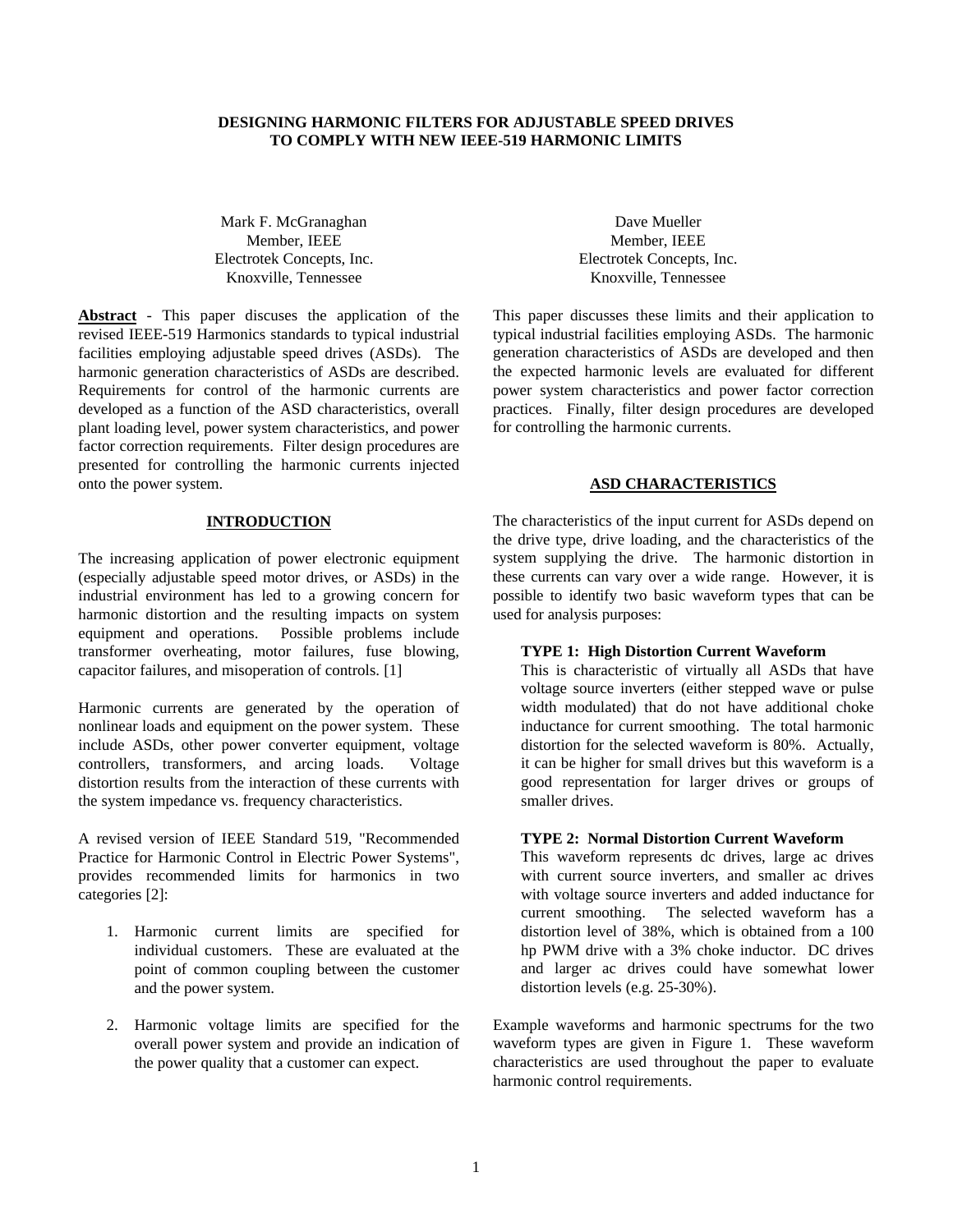

*Figure 1. Example ASD Current Waveforms Used for Analysis*

The first observation from these two waveform types is the significant harmonic reduction that can be obtained for PWM type ASDs just by adding a choke inductance at the input. Figure 2 illustrates the effect of choke inductor size on input current distortion levels for a typical drive. [3] Some drive manufacturers are starting to include this choke inductance in the dc link of the drive, providing the same harmonic current reduction benefit.



*Figure 2. Effect of Input Choke on ASD Current Distortion*

## **IEEE-519 HARMONIC CURRENT LIMITS**

The revised version of IEEE-519 defines harmonic current limits for individual customers (Table 1). These are designed to limit the injection of harmonic currents onto the power system so that the resulting voltage distortion will be acceptable for all customers.

*Table 1 IEEE 519 Harmonic Current Limits.*

| <b>Maximum Harmonic Current Distortion</b><br>in % of Maximum Load Current<br>Harmonic Order (odd harmonics)                            |      |                    |                 |            |     |                                |  |  |  |
|-----------------------------------------------------------------------------------------------------------------------------------------|------|--------------------|-----------------|------------|-----|--------------------------------|--|--|--|
| Isc/I <sub>L</sub>                                                                                                                      | < 11 | $11$ $\leq h < 17$ | $17 \le h < 23$ | $23$ Sh<35 | 35< | TDD                            |  |  |  |
| $20$                                                                                                                                    | 4.0  | 2.0                | 1.5             | 0.6        | 0.3 | 5.0                            |  |  |  |
| 20-50                                                                                                                                   | 7.0  | 3.5                | $2.5^{\circ}$   | 1.0        | 0.5 | 8.0                            |  |  |  |
| 50-100                                                                                                                                  | 10.0 | 4.5                | 4.0             | 1.5        | 0.7 | 12.0                           |  |  |  |
| 100-1000                                                                                                                                | 12.0 | 5.5                | 5.0             | 2.0        | 1.0 | 15.0                           |  |  |  |
| >1000                                                                                                                                   | 15.0 | 7.0                | 6.0             | 2.5        | 1.4 | 20.0                           |  |  |  |
| Where: $I_{sc}$ = Maximum short circuit current at PCC<br>$IL$ = Maximum demand current (60 Hz) at PCC<br>TDD = Total Demand Distortion |      |                    |                 |            |     | Table 10.2<br>IEEE 519 - Draft |  |  |  |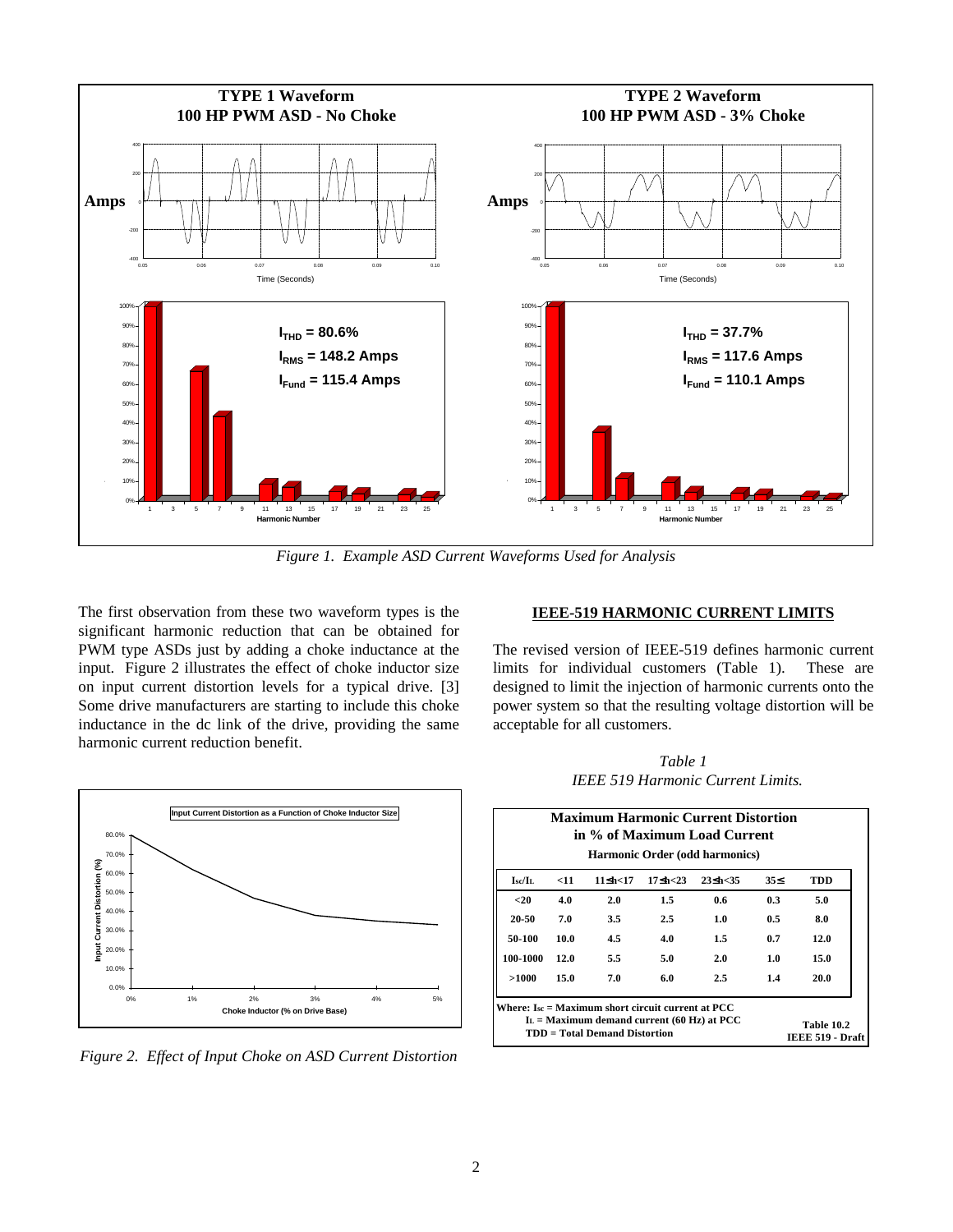In order to evaluate a facility with respect to these harmonic current limits, a few terms need to be defined.

Point of Common Coupling (PCC) - this is the location where the harmonic currents are evaluated. It will probably be determined by the utility. Likely locations are the metering point or the high side of the customer step down transformer.

Average Maximum Demand Load Current (I<sub>L</sub>) - All harmonic current limits in the standard are given in percent of this value. It is defined as the average of the monthly maximum demand values for 12 months. Obviously, this must be estimated for new customers or customers who have made changes to their load.

Short Circuit Ratio (SCR=Isc/I<sub>L</sub>) - This is the ratio of the short circuit current at the point of common coupling to the average maximum demand load current, IL . A strong system with respect to the customer size will result in high values for the SCR. Higher levels of harmonic current generation are allowed for higher values of SCR because a single customer has less impact on the system voltage distortion.

For purposes of analysis in this paper, we will use an example system with a single step down transformer to 480 Volts as shown in Figure 3. The impacts of harmonic generation from adjustable speed drives in this system are evaluated in the following sections. The short circuit ratio assumed puts us in Row 2 of Table 1. These limits will be used for the analysis in the following sections.





# **EVALUATING HARMONIC LIMITS WITH NO CAPACITORS OR FILTERS**

The simplest system configuration assumes that there are no power factor correction capacitors and no harmonic filters. For this condition, the harmonic currents generated by ASD loads can be assumed to flow through the step down transformer and on to the primary system (i.e. no magnification and no filtering). With this assumption, limits for ASD plant loading can be derived using the current waveforms provided previously.

The ASD plant loading needs to be expressed as a percentage of the average maximum demand load used to evaluate the harmonic limits (1200 kVA in this case). Once this is done, the ASD harmonics can be referred to the 1200 kVA base and compared with the limits in Table 1. The fifth harmonic current component will usually be the limiting factor for this evaluation. Figure 4 gives the fifth harmonic current for the entire plant as a function of the plant ASD loading for the two characteristics waveforms.



*Figure 4. Evaluation of Fifth Harmonic Current as a Function of the Total ASD Plant Load*

Figure 4 illustrates that only a small percentage of the plant load can be ASDs for this example facility:

> ≈ 10% for TYPE 1 currents ≈ 20% for TYPE 2 currents

An assumption inherent in this simple evaluation is that the harmonics from multiple ASDs add directly. This is approximately true for the lower order harmonic components from PWM-type ASDs. It is not at all true for dc drives where cancellation of 50% or more is common. This means that dc drives could be over 40% of the plant load without exceeding IEEE-519 limits.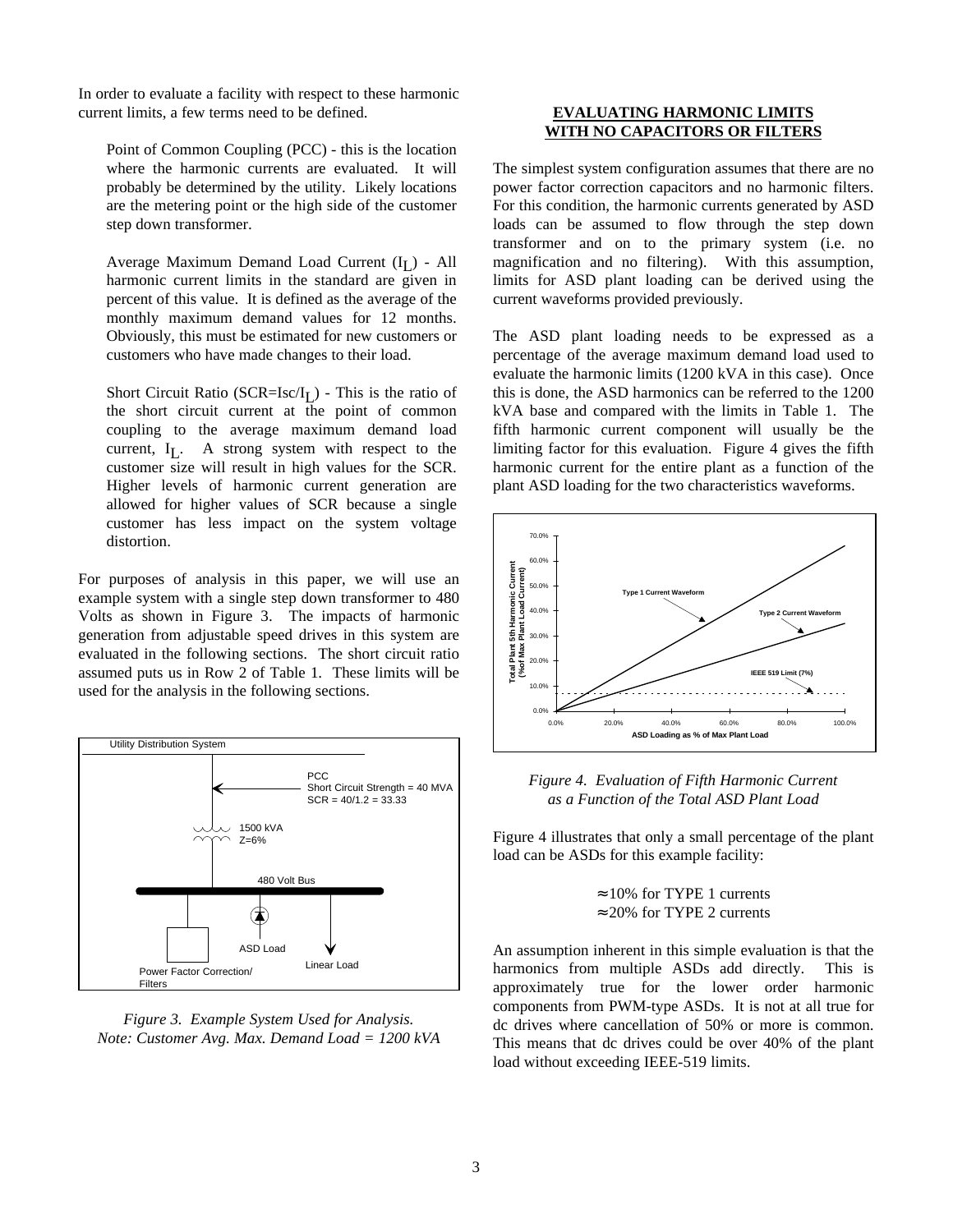## **EVALUATING HARMONIC LIMITS WITH POWER FACTOR CORRECTION CAPACITORS**

The addition of power factor correction capacitors at the 480 Volt level causes a parallel resonance between the capacitors and the system source inductance (Figure 5). Harmonic current components that are close to the parallel resonant frequency are magnified. Higher order harmonic currents at the point of common coupling are reduced because the capacitors are a low impedance at these frequencies.



*Figure 5. Effect of Capacitor Additions on the Harmonic Current at the PCC*

Figure 5 illustrates that typical sizes of power factor correction capacitors will result in magnification of the fifth and seventh harmonic components from the ASDs. This makes it even more difficult to meet the IEEE-519 harmonic current limits. Basically, power factor correction capacitors should not be used without tuning reactors if ASDs are a significant percentage of plant load (e.g. > 10%).

## **HARMONIC CONTROL WITH TUNED CAPACITOR BANKS**

The simplest method to provide some level of harmonic control and also accomplish power factor correction requirements is to add the power factor correction in the form of tuned capacitor banks. This prevents magnification of any characteristic harmonic components from the drives. The capacitor/reactor configuration is shown in Figure 6.

The tuned frequency for the serious reactor/capacitor combination is selected somewhere below the fifth harmonic (e.g. 4.7) to prevent a parallel resonance at any characteristic harmonic. Figure 7 illustrates the effect of the tuned bank on the harmonic currents at the point of common coupling. Significant reduction of the fifth

harmonic from the ASDs is obtained and there is some reduction at all the harmonic components (i.e. no magnification).



*Figure 6. Basic Configuration for a Tuned Capacitor Bank for Power Factor Correction and Harmonic Control*



*Figure 7. Effect of Tuned Capacitor Bank on the Harmonic Current at the PCC*

With the tuned capacitor bank, the seventh or the eleventh harmonic component from the ASDs will be the limiting component when evaluating the IEEE-519 limits. Figure 8 plots both of these harmonic components at the PCC as a function of the plant ASD loading with a 500 kVAr tuned bank (tuned to 4.7 as illustrated in Figure 7). Figure 8a shows that the seventh harmonic is the limiting case for a TYPE 1 current waveform. The ASD loading should be limited to about 35% of the maximum plant load in this case.

The eleventh harmonic is the limiting case for a TYPE 2 current waveform when a tuned bank is used to control the lower order harmonics. Figure 8b shows that approximately 60% of the maximum plant load can be ASDs in this case. Actually, the ASD loading could even be somewhat higher than this if there are multiple ASDs because some cancellation should be expected at these higher harmonic frequencies.

Design of the 4.7th tuned bank must take into account the maximum harmonic generation levels in the plant and also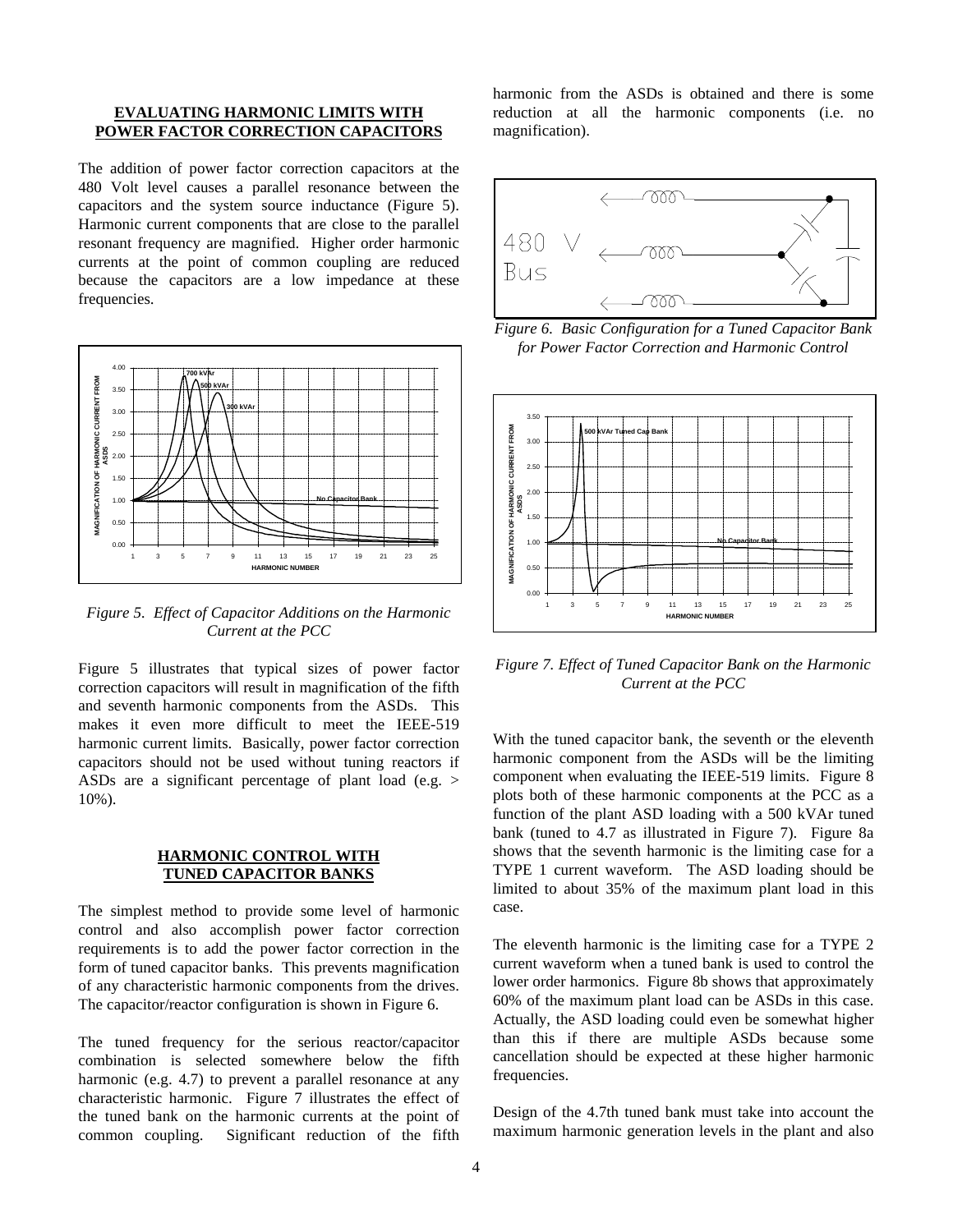the harmonics which may be absorbed from the higher voltage power system. It is a good conservative practice to assume that all the fifth harmonic from the ASDs will flow in the tuned bank and then estimate the contribution from the system using a measurement (or estimate) of the system 5th harmonic voltage distortion. The spreadsheet in Appendix A provides a breakdown of the required filter component ratings for this example case (60% of plant load is ASDs with TYPE 2 input current waveform).



*Figure 8a. Seventh harmonic component of the plant load current as a function of ASD loading with a 4.7 tuned bank.*



*Figure 8b. Eleventh harmonic component of the plant load current as a function of ASD loading with a 4.7 tuned bank.*

#### **GENERAL FILTER DESIGN PROCEDURE**

In special cases where a combination of input chokes for the ASDs and tuned capacitor banks are not sufficient to control harmonic current levels, a more complicated filter design may be required. Individual tuned steps will be needed to control the individual harmonic components of concern. This is often difficult and a more detailed harmonic study will normally be required. Figure 10 gives the general procedure for designing these filters.



*Figure 10. General procedure for designing individually tuned filter steps for harmonic control.*

There are a few important problems with this approach:

- 1. Significant derating of the filters may be required to handle harmonics from the power system. Including the contribution from the power system is part of the process of selecting a minimum size filter at each tuned frequency - they must be large enough to absorb the power system harmonics.
- 2. The design may result in excessive kVAr due to the number of filter steps and filter sizes needed for harmonic control. This would result in leading power factor and possible overvoltages.
- 3. In some rare cases, even three or four steps (5,7,11 or 5,7,11,13) may not be sufficient to control the higher order harmonic components to the levels specified in IEEE 519.

If these problems result in unacceptable filter designs, it may be possible to control the harmonics with different types of drives (e.g. 12 pulse or 18 pulse configurations) or electronically with active filters.

### **CONCLUSIONS/SUMMARY**

The following summarizes important results of the analysis presented in this paper. The conclusions in Table 2 apply primarily to PWM type ASDs (these are the most common). Dc drives and other types of ac drives are likely to have greater cancellation of harmonics from multiple drives and the results summarized here can be considered very conservative for these drive types.